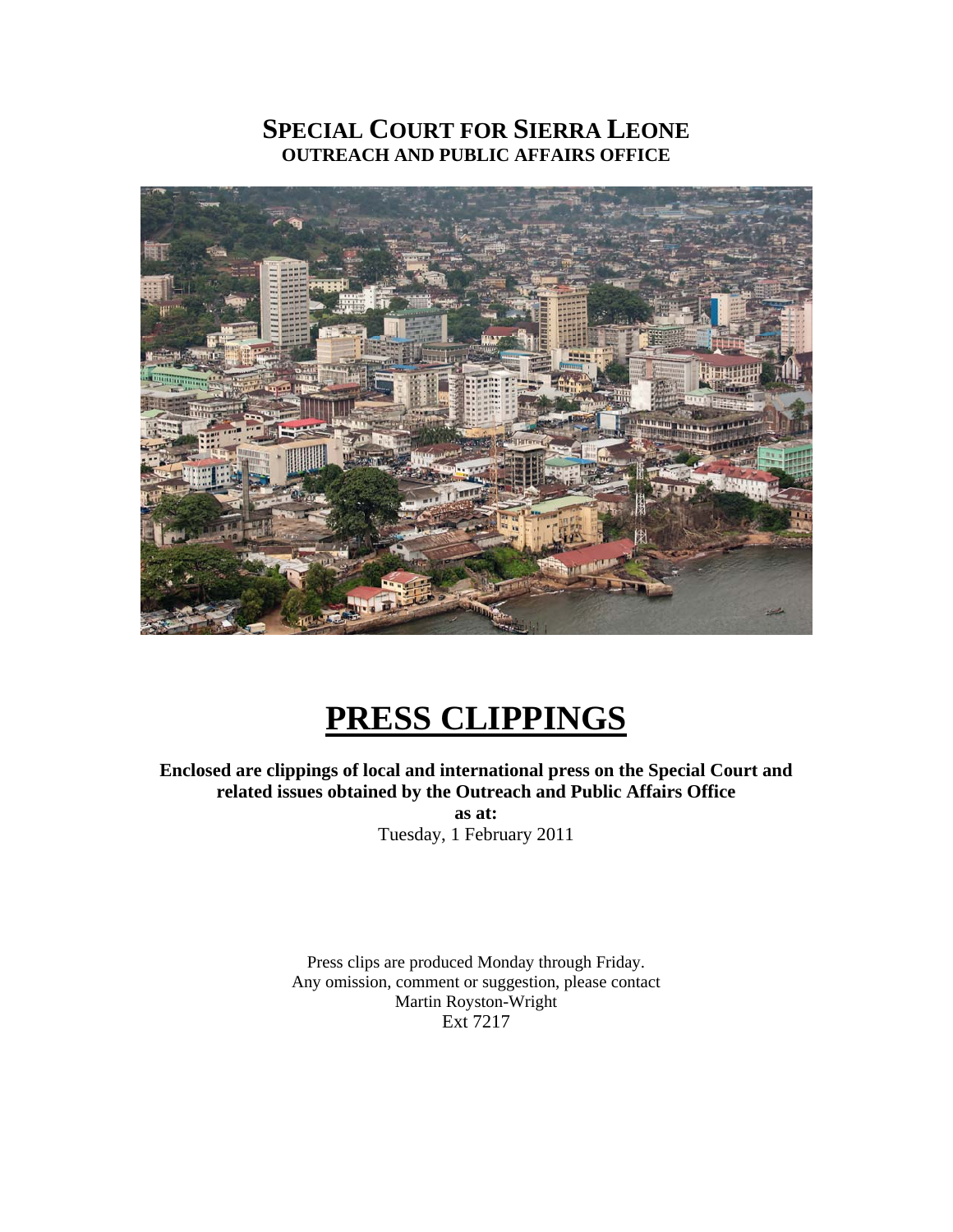| <b>Local News</b>                                                                        |             |
|------------------------------------------------------------------------------------------|-------------|
| Cote D'Ivoire: UN Chief Urges Outtara to Form Unity Government / The Torchlight          | Page 3      |
| <b>International News</b>                                                                |             |
| Court Admits Wikileaks Documents in Former Liberian President's Trial / Voice of America | Pages 4-5   |
| Appeal Hearing in Bagosora's Case to Commence March 30 / Hirondelle News Agency          | Page 6      |
| MRND trial: Judges in Rwanda on February 20 / Hirondelle News Agency                     | Page 7      |
| <b>ICC Prosecutor Under Fire as African Union Backs Kenya / Voice of America</b>         | Pages 8-9   |
| Kenya Call to Delay ICC Case / BBC Online                                                | Pages 10-12 |
| High Court Stops Kenyan ICC Statement Taking / Kenya Broadcasting Corporation            | Page 13     |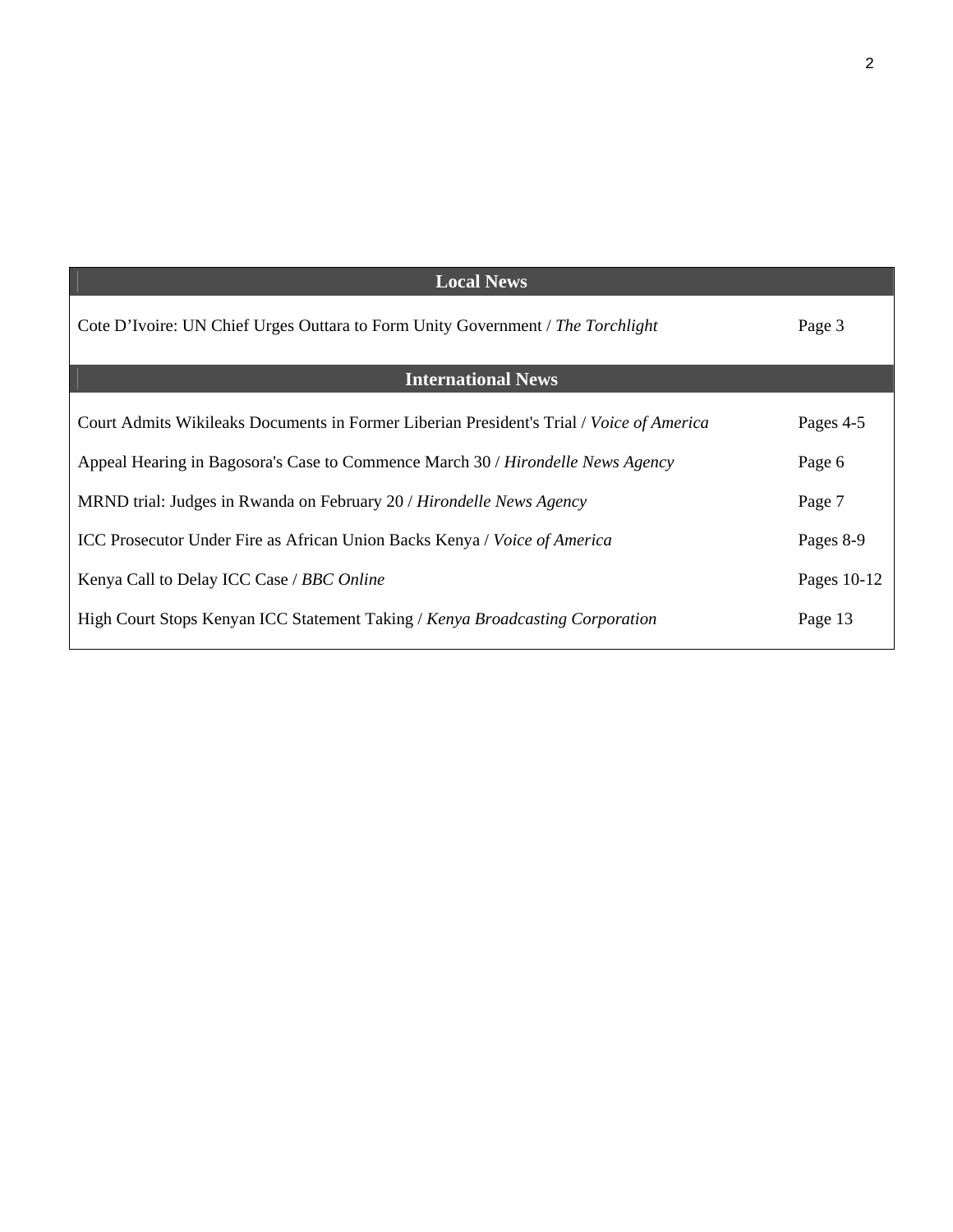# Cote d'Ivoire: UN chief urges Ouattara to form unity govt in Cote d'Ivoire

Addis Ababa, Ethiopia - UN Secretary-General Ban Ki-Moon on Sunday unveiled a five-point plan to help resolve the crisis in Cote d'Ivoire, but stressed that president-elect Alassane Ouattara, should form a unity government. Addressing the 16th Ordinary session of the AU Heads of State and Government in Addis Ababa, Ethiopia, Ban said incumbent

President Laurent Gbagbo lost the í polls in the West African nation and should cede power to Ouattara for the sake of peace.

His five-point plan emphasizes international aid to a government led by Ouattara to help it deal with the economic problems facing it, the

removal of the blockade on the operation of the UN troops and respect for human rights in Cote d'Ivoire.

He told African leaders that the actions taken by the UN and the African Union (AU) on Cote d'Ivoire would have a bearing on the image of both organizations.

"The action we take will have an impact not only on the credibility of our organizations, but also on other democratic transitions and elections in divided societies," Ban warned.

In his speech, French President Nicholas Sarkozy, warned that Africa's failure to resolve the crisis in Cote d'Ivoire, would be a "tragedy" for the



#### whole world.

"Our destinies are interlinked, we share the same values," he said.

Sarkozy voiced the French backing for calls for Gbagbo to relinquish power in respect of the election results. "The French supports the AU position on Cote d'Ivoire," he said.

President Sarkozy said the "freely expressed will of the people should not be treated with scorn."

African leaders, gathered here for a shortened Summit of two days, are expected to work out a desired direction that the mediation efforts in

Cote d'Ivoire should take over the next one month.

The AU has announced the formation of a panel of five African leaders to work out a solution to the crisis. The Panel's full composition would include AU Commission Chairperson Jean Ping.

Ping has ruled out the possibility of using force to oust Gbagbo from power, saying it would be "cowardly to do so."

Ping said Saturday no African nation had offered its army to undertake the mission to forcefully oust Gbagbo.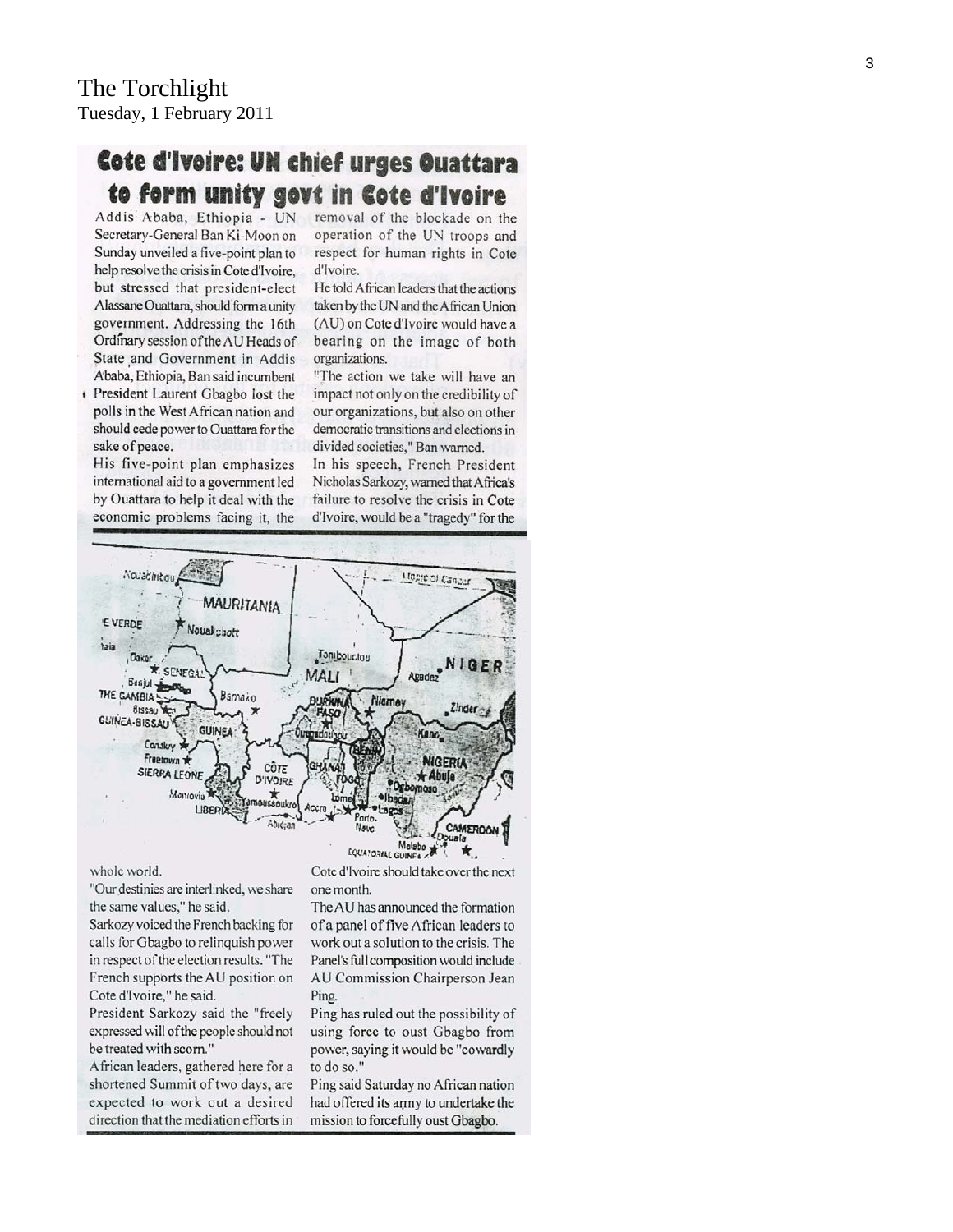## Voice of America Monday, 31 January 2010

## **Court Admits Wikileaks Documents in Former Liberian President's Trial**

Amanda Fortier



#### **Photo: AP**

*Former Liberian President Charles Taylor is seen at the U.N. backed Special Court for Sierra Leone in Leidschendam, Netherlands, 05 Aug 2010* 

Judges at the war crimes trial of former Liberian President Charles Taylor have admitted into evidence two Wikileaks documents that appear to question the impartiality of the [Special Court for Sierra](http://www.sc-sl.org/)  [Leone](http://www.sc-sl.org/). The decision comes just days before prosecutors and defense attorneys present their closing arguments in Mr. Taylor's war crimes trial.

Mr. Taylor is pleading not guilty to 11 counts of crimes against humanity for his alleged support of Revolutionary United Front rebels during a 10-year civil war in neighboring Sierra Leone.

His trial is drawing to a close after more than three years of testimony.

The secret U.S. cables released by Wikileaks are nearly two years old and appear to reveal doubts over the impartiality of the Special Court for Sierra Leone. An April 2009 document shows concern that Justice Julia Sebutinde has a timing agenda. Sebutinde is the only African judge presiding.

The document suggests she may have deliberately slowed court proceedings to ensure that she heads the Trial Chamber when they deliver Taylor's final sentence.

"We are closely following the trial," said attorney Larry Thomas, who works in Liberia's capital, Monrovia. "I think it is going well with witnesses taking the stand. But the Wikileaks information has the propensity to start a process, but we are watching the process with eagle eyes."

Other Wikileaks cables suggest the United States had concern about pro-Taylor groups organizing themselves in the rural parts of Liberia. The same cable said the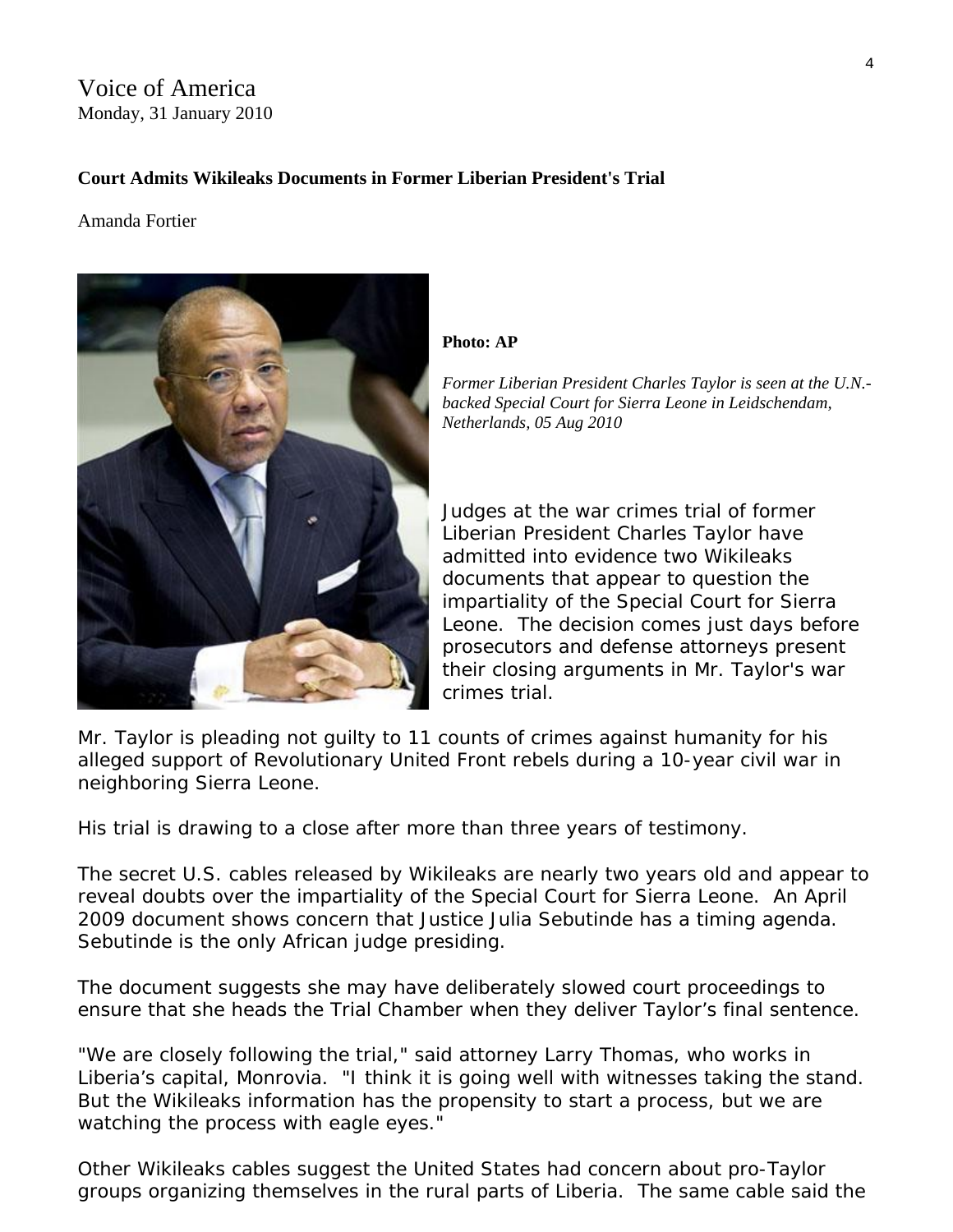U.S. government's best option was to ensure that Mr. Taylor is jailed for a long time, even if it meant bringing the case over to the United States where he could be tried for financial crimes or with new laws against the use of child soldiers.

University of Liberia political science student Maxell Siemon says the cables damage the court's credibility.

"It means that the trial is politically motivated and the true essence of it will not be realized," Siemon said. "So in this manner, I am disappointed in the trial and I think it is like a witch-hunt for Mr. Taylor, because if he was judged from what the U.S. ambassador said regarding Taylor coming back to this region, it will mean that the region will be destabilized."

Aaron Coleman is a small trader in Monrovia. He has been following Taylor's trial closely.

"All we prefer is a fair trial where his lawyers will feel comfortable, Liberians, Africans, the international community also will feel comfortable," he said. "What I believe, that should serve as a deterrent, that should serve as a warning to other Liberians, to other citizens, to other people from Africans, not only Africa, but the world at large."

Mr. Taylor's trial is being held at space rented from the International Criminal Court in The Hague, because of fears that a trial in Sierra Leone could spark regional unrest.

The prosecution and defense are expected to deliver their closing arguments on February 8. If convicted, Mr. Taylor will serve prison time in Britain. The U.N. backed tribunal does not impose the death penalty.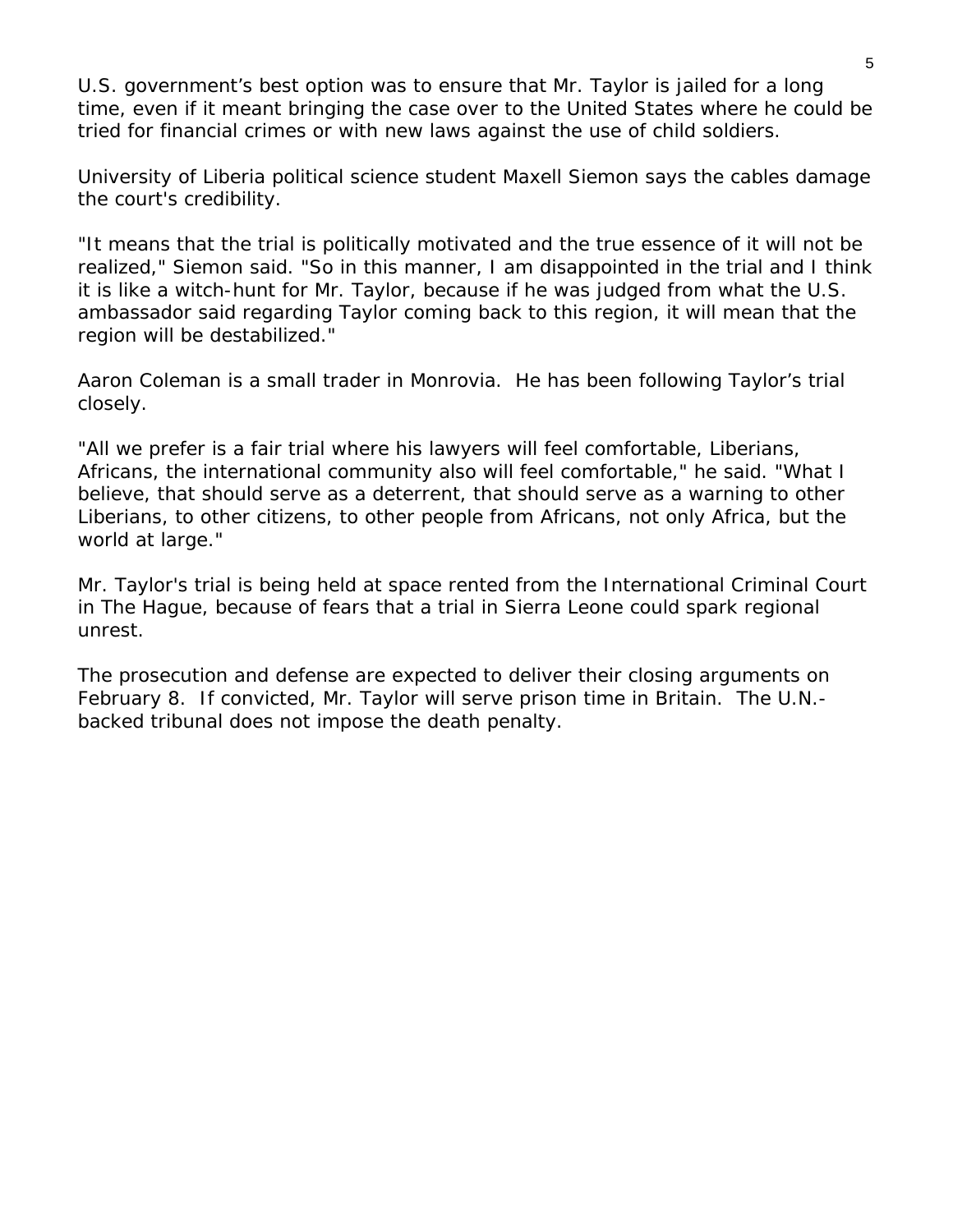## Hirondelle News Agency

Monday, 31 January 2011

#### **Appeal hearing in Bagosora's case to commence March 30**

The hearing of the appeal in the case of three former senior Rwandan military officers including Cabinet Director in the ministry of Defence, Colonel Theoneste Bagosora is set between March 30 and April 1, 2011 before the Appeals Chamber of the International Criminal Tribunal for Rwanda (ICTR).

Bagosora was handed down a life sentence by the lower court after being convicted for genocide.

Other appellants in this case known as ''Military I'' are Lieutenant-Colonel Anatole Nsengiyumva, former commander of the military sector of Gisenyi (northern Rwanda) and Major Aloys Ntabakuze, who commanded the Para-commando Battalion. They were sentenced to life imprisonment on December 18, 2008 whereas their co-accused former Brigadier-General Gratien Kabiligi was acquitted.

''The hearing of the appeals in the present case shall take place on 30 March, 31 March, and 1 April'' scheduling order issued by the Appeals Chamber indicates.

The appeals hearing comes more than two years after the delivery of the judgment, mainly because of technical obstacles. Colonel Bagosora asked the Appeals Chamber to order and compel former Rwandan Defence Minister, General Marcel Gatsinzi, to testify.

General Gatsinzi, currently Minister for Natural Disaster and Refugee Affairs, had refused to testify for Bagosora in the first instance, but later in September 2006, he expressed his readiness, giving conditions that he would show up as a court witness and that he would be heard through video link.

Trial Chamber I refused to consider him as its witness and no follow up was made on the other condition. In his new demand, Bagosora, considered the mastermind of the 1994 genocide, seeks the testimony of Gen. Gatsinzi for search of truth.

According to Bagosora, during the trial he produced documentary exhibits, in which Gatsinzi does not question the effective powers he wielded as Chief of Staff, fails to mention a chain of command that could challenge his power and give a presentation on military attacks that was consistent with his defence case.

The decision on this motion is yet to be delivered.

#### NI/ER/GF

© Hirondelle News Agency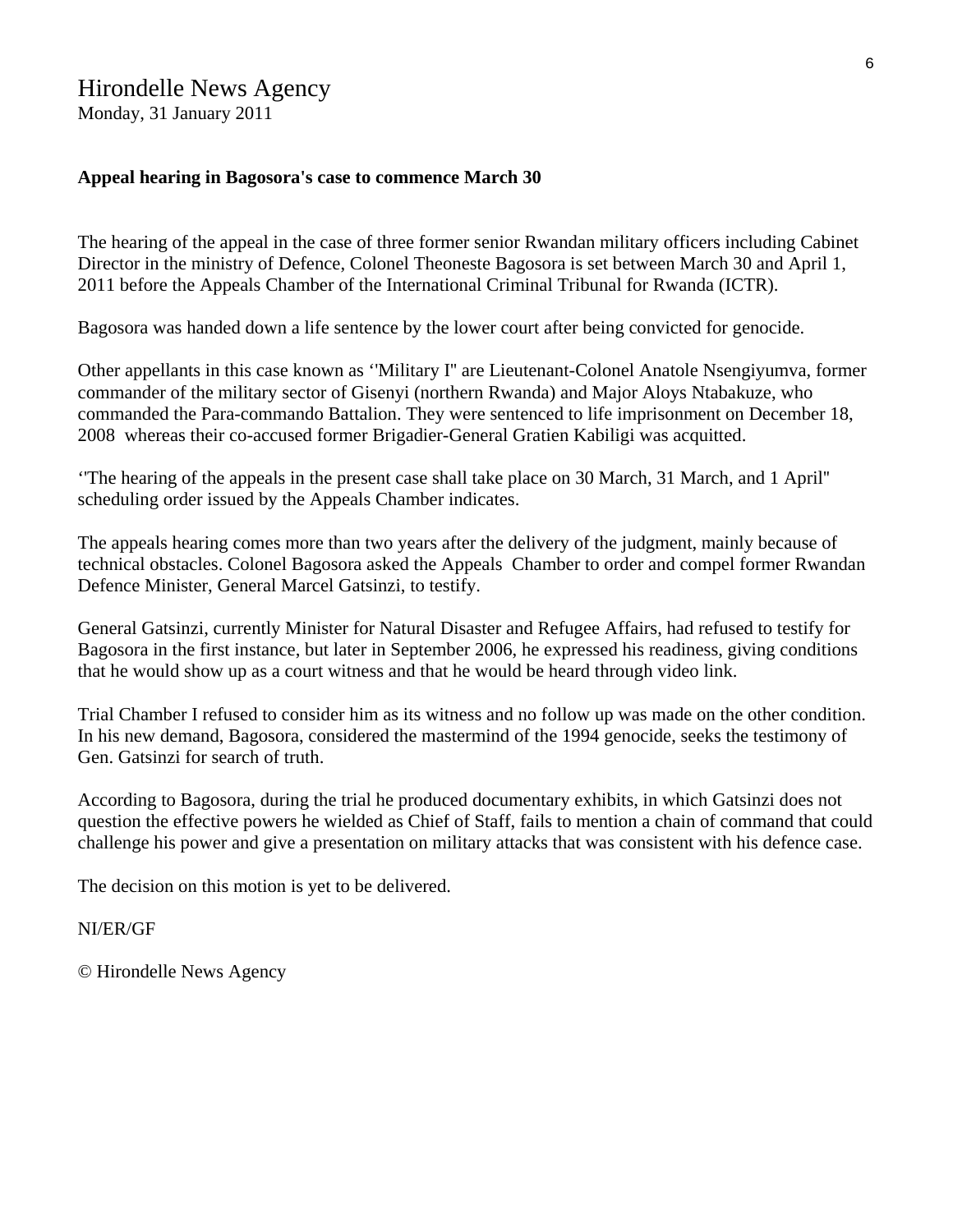## Hirondelle News Agency

Monday, 31 January 2011

#### **MRND trial: Judges in Rwanda on February 20**

Arusha, January 31, 2011 (FH) - The Chamber of the International Criminal Tribunal for Rwanda (ICTR) currently trying formers leaders of Rwanda ruling party in 1994, MRND, will complete an on-site visit to Rwanda from February 20 to 25.

Judges Dennis Byron, Gustave Kam and Vagn Joensen will be travelling with members of both defence and prosecution teams. They will go to Kigali and to Kibuye (West of Rwanda), according to a ruling published on Monday on the ICTR's webiste.

The two accused will not accompany the Chamber.

Former MRND President Matthieu Ngirumpatse has been testifying on his own defence since January 10, whereas former Vice-president Edouard Karemera has already completed his defence case. The two men are charged with crimes of genocide and crimes against humanity.

The prosecution alleges that the defendants conspired with other civil and military personalities to commit genocide in 1994.

They are also charged for their command responsibility in crimes committed by members of their party.

Ngirumpatse and Karemera do not deny that crimes were committed by members of their party but they assert that there was no chain of command between them and the militants.

ER/GF

© Hirondelle News Agency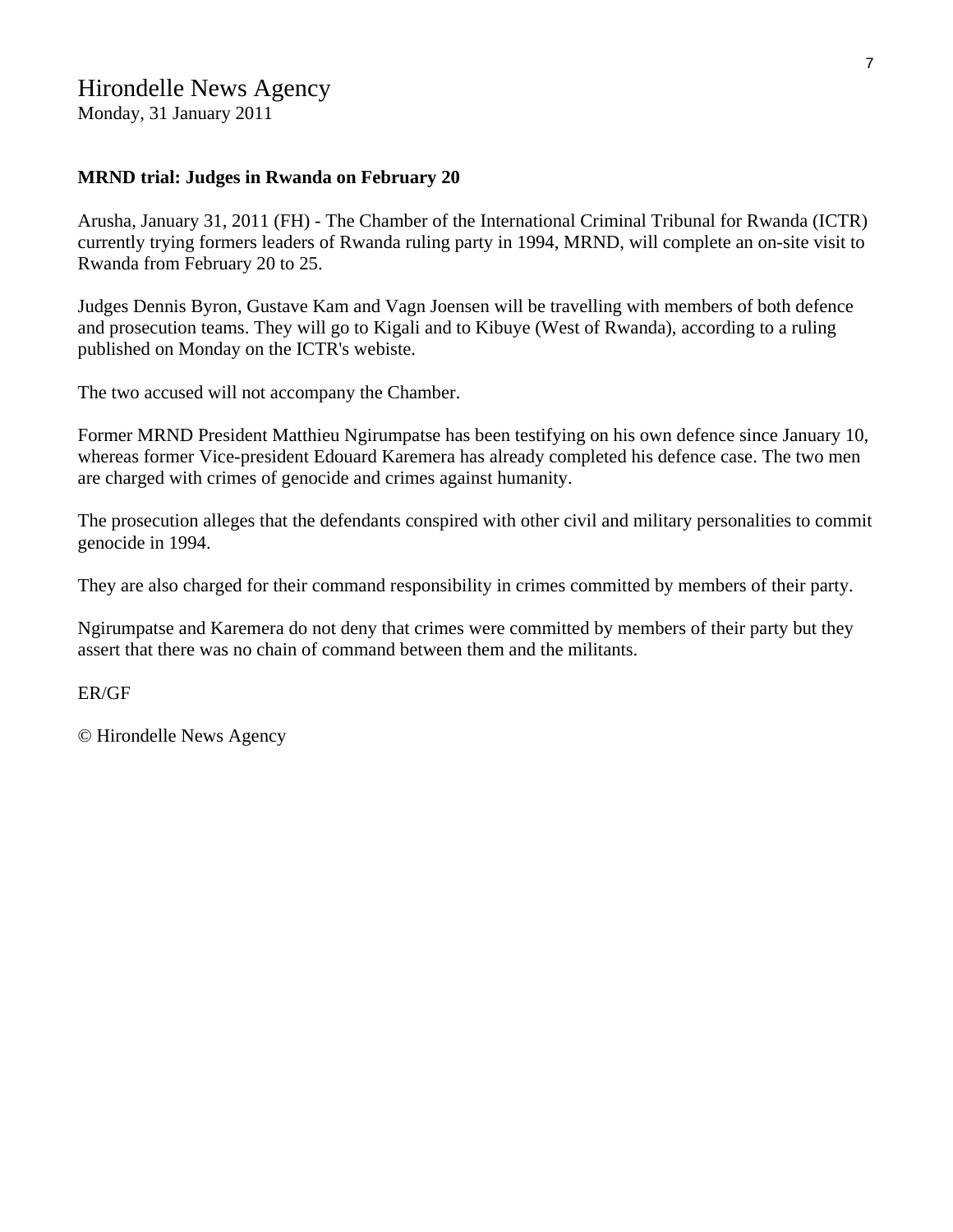## Voice of America Monday, 31 January 2011

#### **ICC Prosecutor Under Fire as African Union Backs Kenya**

#### Michael Onyiego



**Photo: AP** 

*President of the Assembly of State Parties to the Rome Statute of the International Criminal Court, Christian Wenaweser, speaks about Kenya's quest to seek deferral of cases against six prominent Kenyans in connection with country's post election violence, in Nairobi, Kenya, January 28, 2011* 

International Criminal Court Prosecutor Luis Moreno-Ocampo is under fire as the African Union backs Kenya in its bid to stall trials aimed at the country's election violence.

Once viewed in Kenya as a hero, ICC Prosecutor Luis Moreno-Ocampo is now under fire in Africa, as the country moves forward with plans to forgo its own proceedings at the international court.

The prosecutor was, just months prior, seen as Kenya's only hope for justice. After naming surprise suspects in his two cases probing Kenya's violence, however, he has been accused of being "drunk with power" by Kenyan politicians.

The African Union is now jumping into the fire. Speaking at the A.U. Summit in Addis Ababa over the weekend, Chairman Jean Ping assured the Court of African support, but accused Moreno-Ocampo of bias. Ping highlighted the lack of court action in Gaza, Iraq and Burma (Myanmar) as evidence of a double-standard against African states.

On Sunday, the Executive Council of the African Union endorsed Kenya's request for deferral. The Summit will close Monday with a final session involving Africa's leaders. If the session produces support for Kenya, the continental body could then submit a formal request to the U.N. Security Council. Last week, the leader of the International Criminal Court's member states, President of the Assembly of States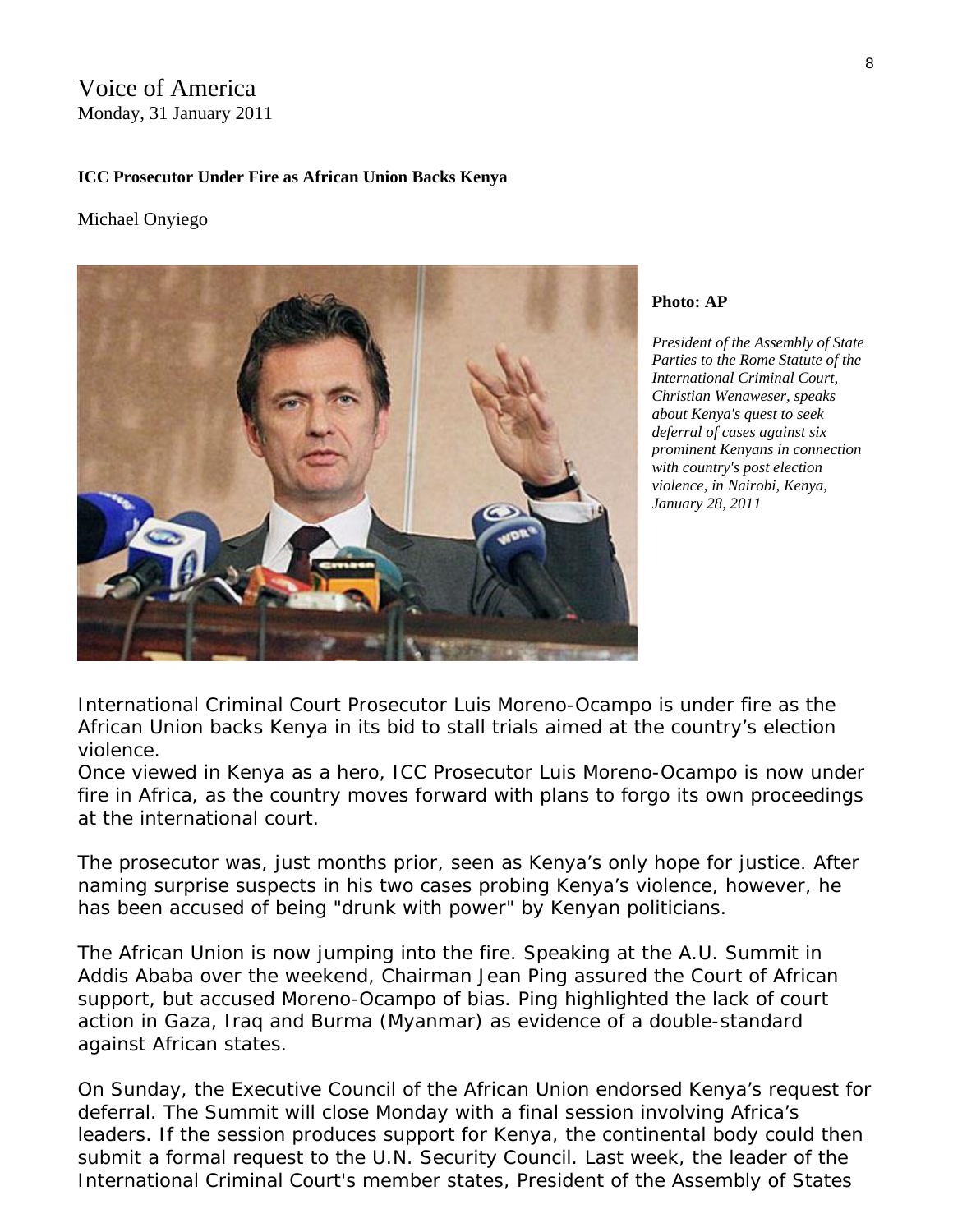Parties Christian Wenaweser, warned against such a course of action.

"I have made it quite clear that from the perspective of the States Parties this would be a far more problematic course of action that has a number of legal and political pitfalls," said Wenaweser. "First of all, it would not be an expression of continued cooperation with the court by the Kenyan government. It would also implicitly be a statement that the situation here poses a threat to international peace and security."

In its bid to defer the Kenyan trial, leaders in Nairobi are arguing for a local mechanism to deal with the violence.

Wenaweser expressed support for the local efforts, but urged Kenya to work with the court, rather than around it. The Liechtensteiner diplomat told reporters the ICC judges also could grant Kenya a deferral if evidence of substantial efforts made towards a local mechanism were presented.

Kenya attempted to address the 2007-2008 post-election chaos through the Truth, Justice and Reconciliation Commission, established in 2009. Despite many hopes, an ethics scandal engulfed its chairman and the commission never began work. Many politicians believe the judicial reforms envisioned in the new constitution will help address the violence.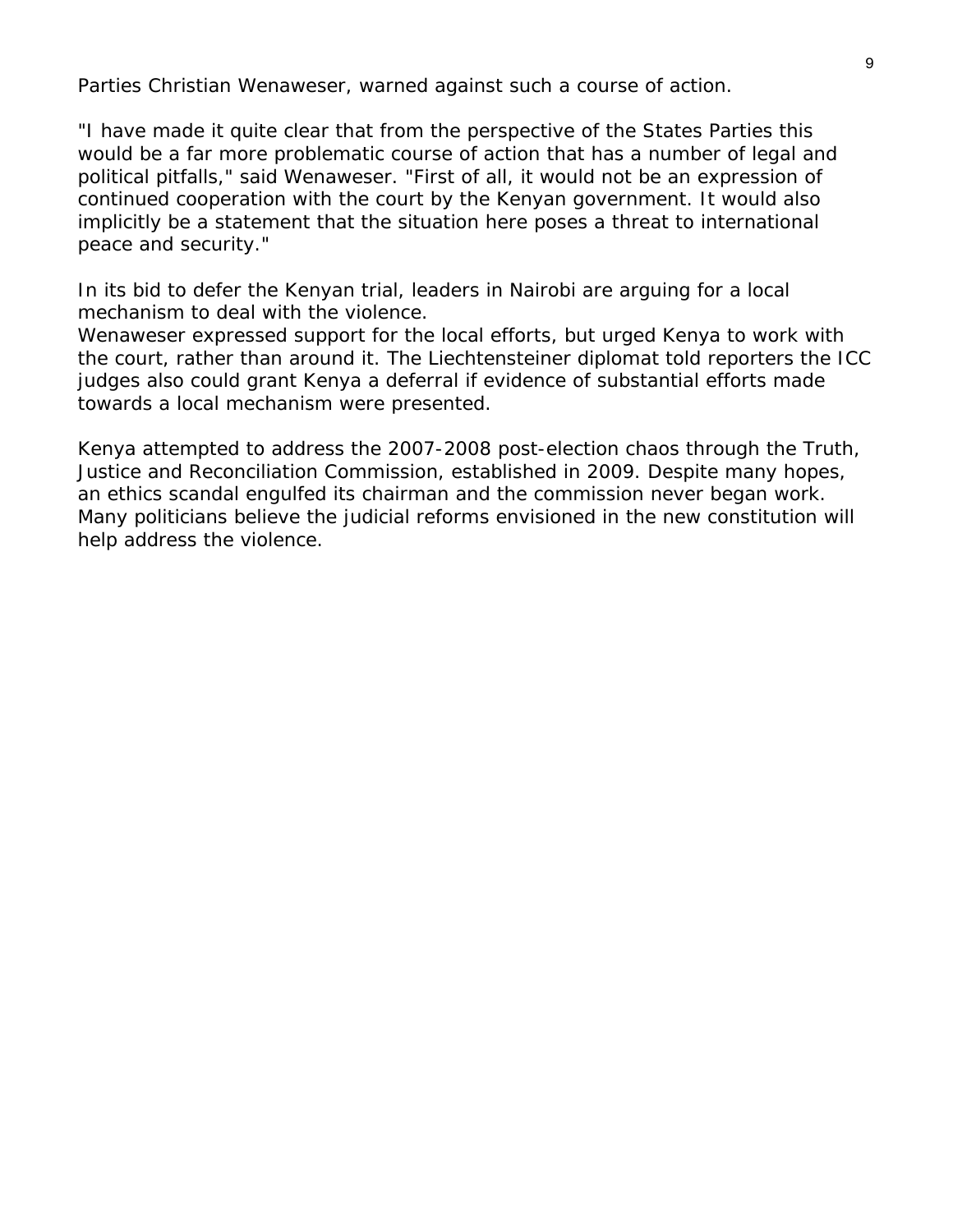BBC Online Tuesday, 1 February 2011

## **Kenya call to delay ICC case**



*Some 1,200 people were killed in violence after the 2007 elections* 

The African Union has endorsed Kenya's request to delay the International Criminal Court trial of those accused of organising post-election violence.

Kenya says it wants the six suspects named by the ICC to be tried at home.

It had failed to set up a local tribunal to investigate the 2007-8 clashes but says it will now do so.

As the AU ended its summit, its new chairman, Equatorial Guinea's President Teodoro Obiang Nguema, also dismissed criticism of his human rights record.

"My country is democratic and holds elections. In presidential elections the people are free, they choose the candidate they want," he said.

Human rights groups accuse his government of rigging election, oppressing the opposition and corruption and say he should not have been chosen to lead the AU for the next year.

The AU also extended the mandate of Somalia's parliament by two years, meaning it can choose a new government when its term expires in August.

#### **"Start Quote**

The concept of democracy, human rights and good governance are not new to Africa, but they should be adapted to the African culture"

#### **'National sovereignty'**

The six Kenyans who the ICC wants to put on trial are mostly very senior politicians - allies of both President Mwai Kibaki and Prime Minister Raila Odinga.

They include Deputy Prime Minister and Finance Minister Uhuru Kenyatta, the former police chief and two ministers.

Last year, Kenyan MPs voted to pull out of the ICC after the six were named.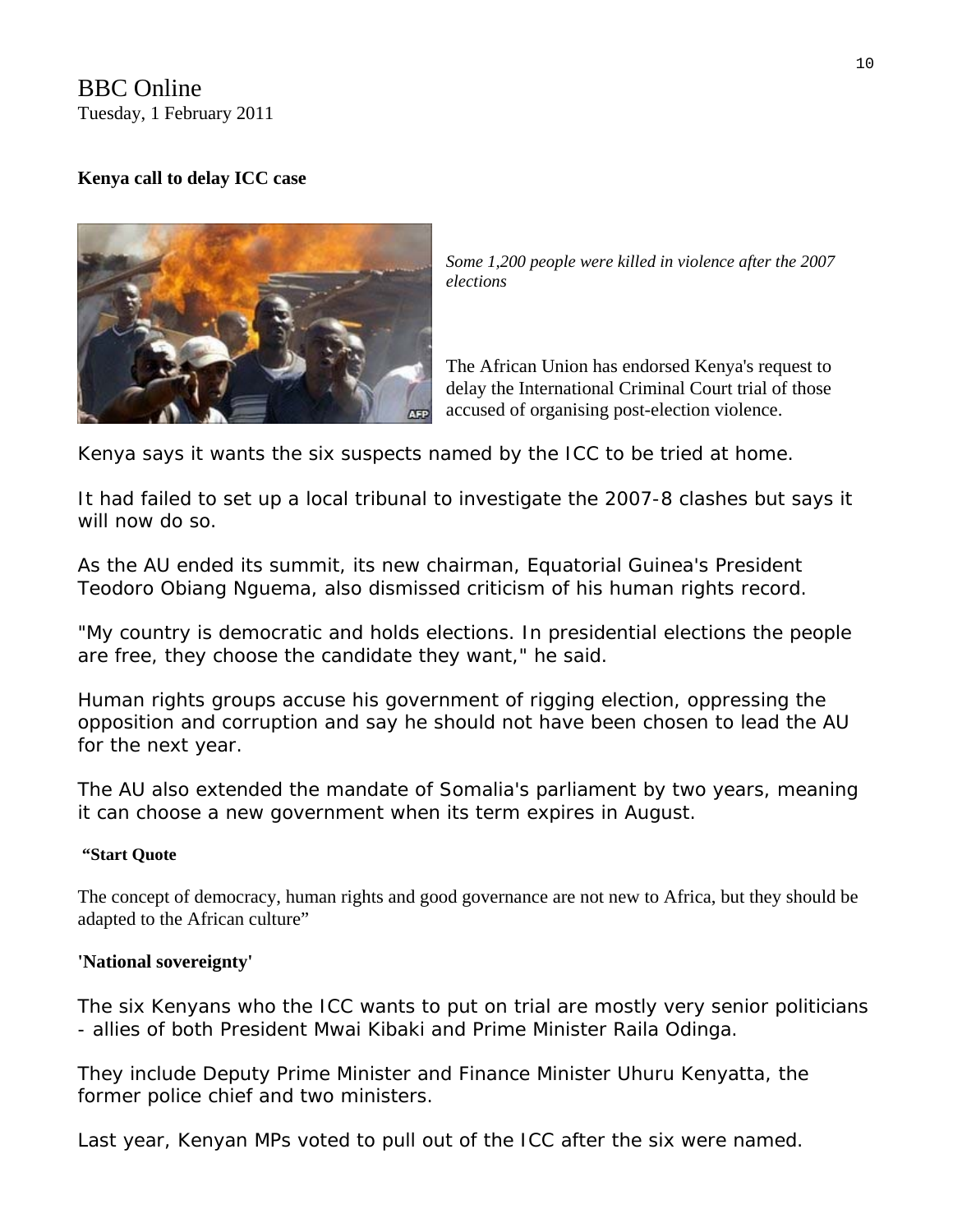President Kibaki said that having the trial in Kenya "will boost our efforts [for] peace, justice and reconciliation as well as uphold our national dignity and sovereignty; and prevent the resumption of conflict and violence".

Some 1,200 people died and more than 500,000 fled their homes in the violence following the disputed election in December 2007.

It ended when President Kibaki and his rival Mr Odinga agreed to share power, with Mr Odinga becoming prime minister.

### **ICC Suspects**



## **Kibaki allies**

- Uhuru Kenyatta (above), deputy PM and finance minister
- Francis Kirimi Muthaura, secretary to the cabinet
- Mohammed Hussein Ali, former police chief

## **Odinga allies**

- Henry Kosgey, minister for industrialisation
- William Ruto, suspended education minister
- Joshua Arap Sang, radio executive

In the peace deal they signed it was agreed perpetrators would face justice in Kenya or at the ICC in The Hague.

The AU also wants the ICC to defer its attempts to prosecute Sudan's President Omar al-Bashir over alleged war crimes committed in Darfur.

Some African leaders have accused the ICC of ignoring war crimes elsewhere in the world and only going after suspects in Africa.

AU Commission Chairman Jean Ping accused journalists of harassing President Obiang at a news conference after the summit.

Mr Obiang seized power in oil-rich Equatorial Guinea from his uncle in a 1979 coup.

In 2008, he was re-elected with 95% of the votes.

He has previously denied charges of corruption and human rights abuses.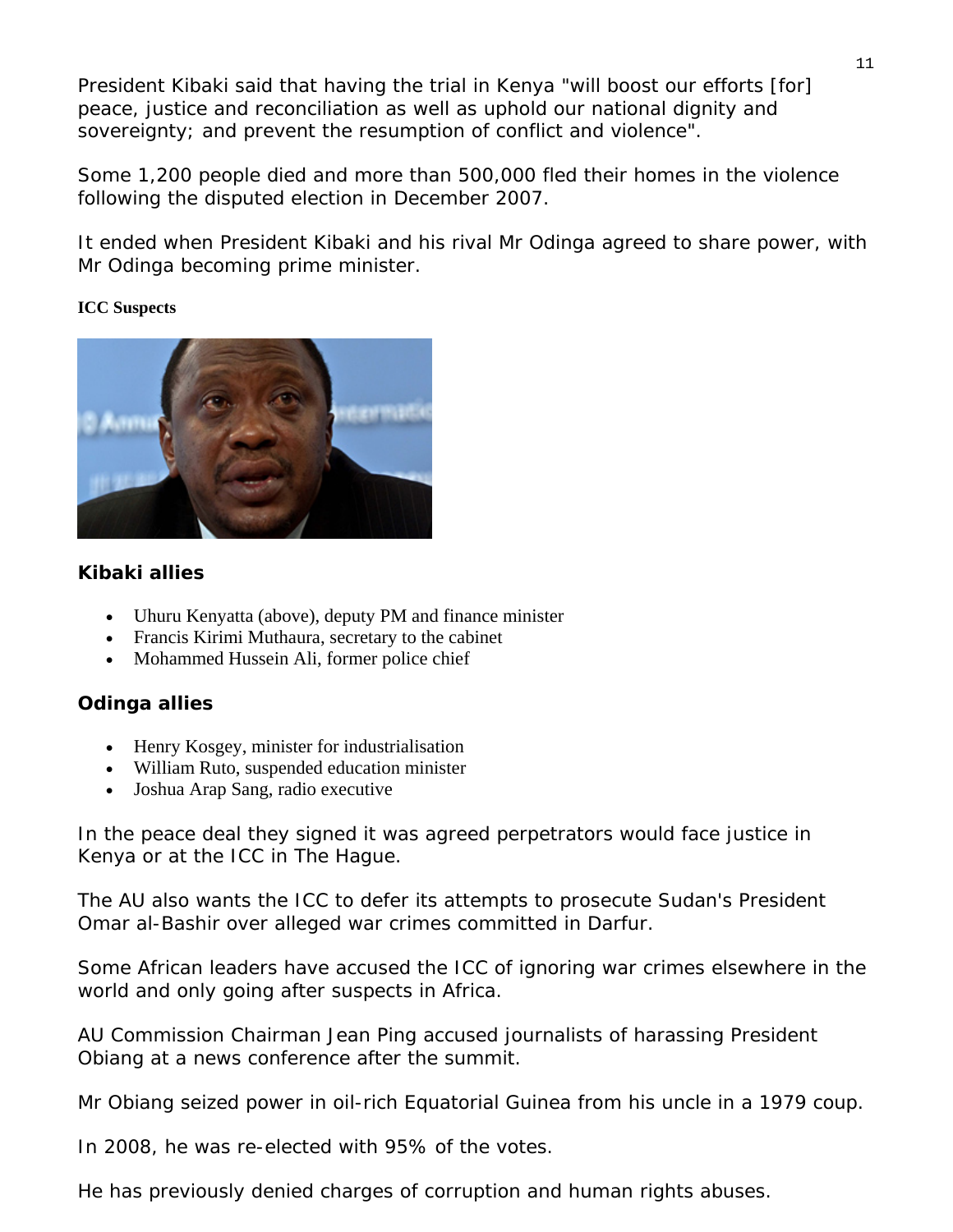In his acceptance speech on Sunday, Mr Obiang said: "The concept of democracy, human rights and good governance are not new to Africa, but they should be adapted to the African culture."

But Alioune Tine, from the Senegal-based African Assembly for the Defence of Human Rights (Raddho), told the AP news agency:

"Neither the African Union, nor Africans, deserve a leader whose regime is notorious for abuses, corruption and a total disregard for the welfare of its people."